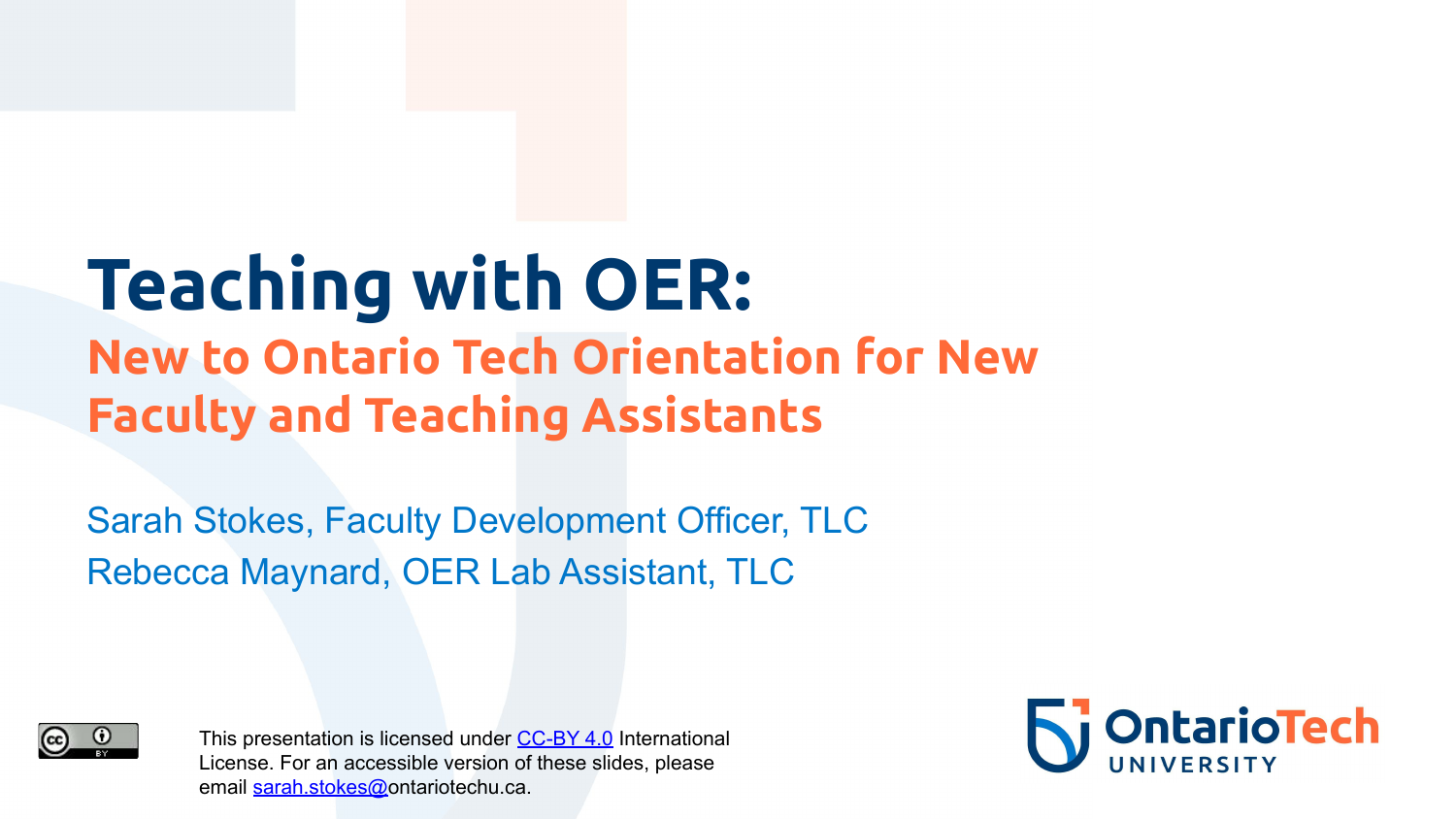### **A Very Brief Introduction to OER**

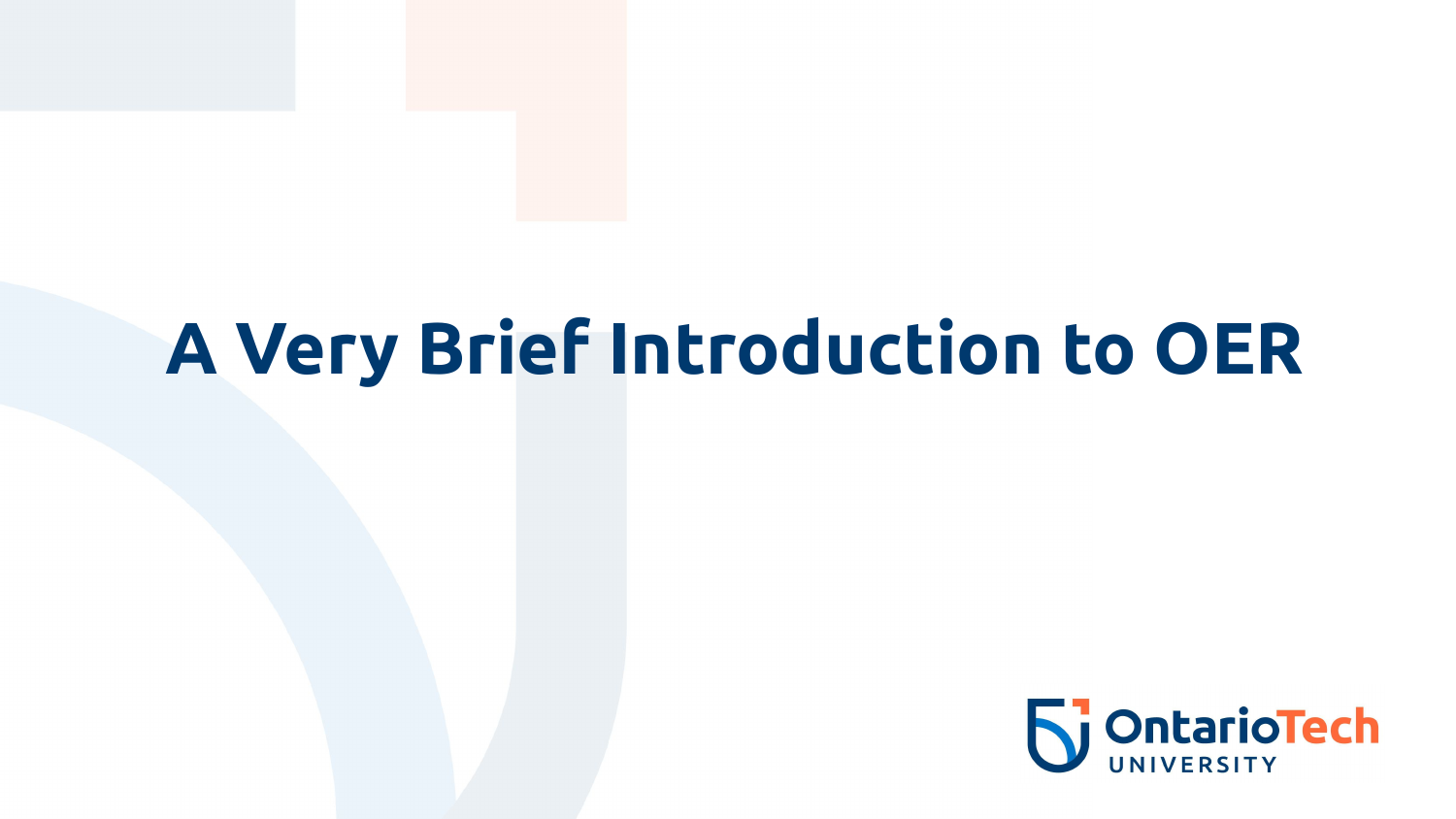### **What are OER?**

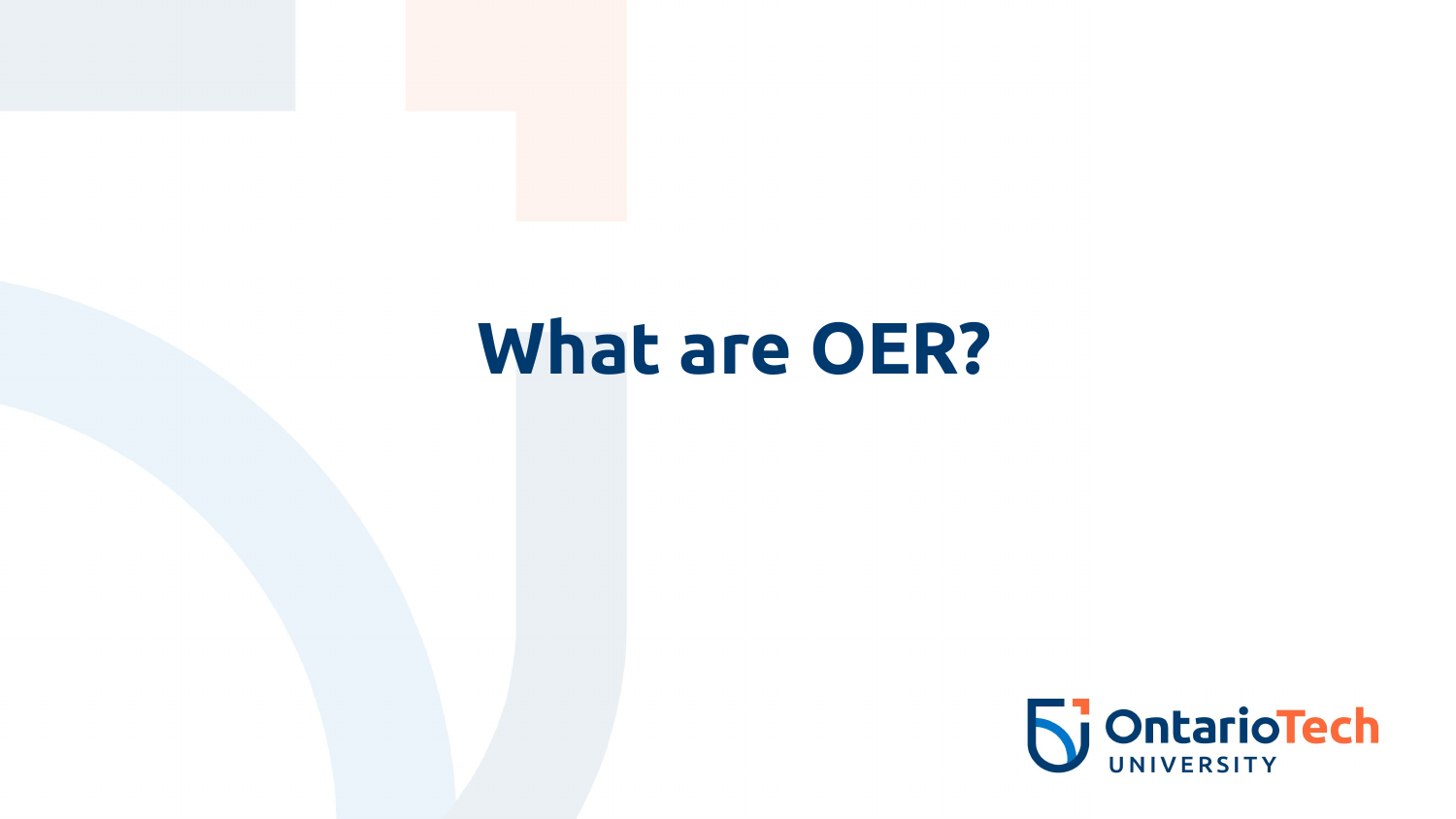### **What Are Open Educational Resources?**



#### **freely available**

no cost for access

![](_page_3_Picture_4.jpeg)

#### **openly licensed**

no or limited restrictions on use

#### **resources like**

textbooks, images, videos like TED Talks, articles, software, test banks, pedagogy

![](_page_3_Picture_11.jpeg)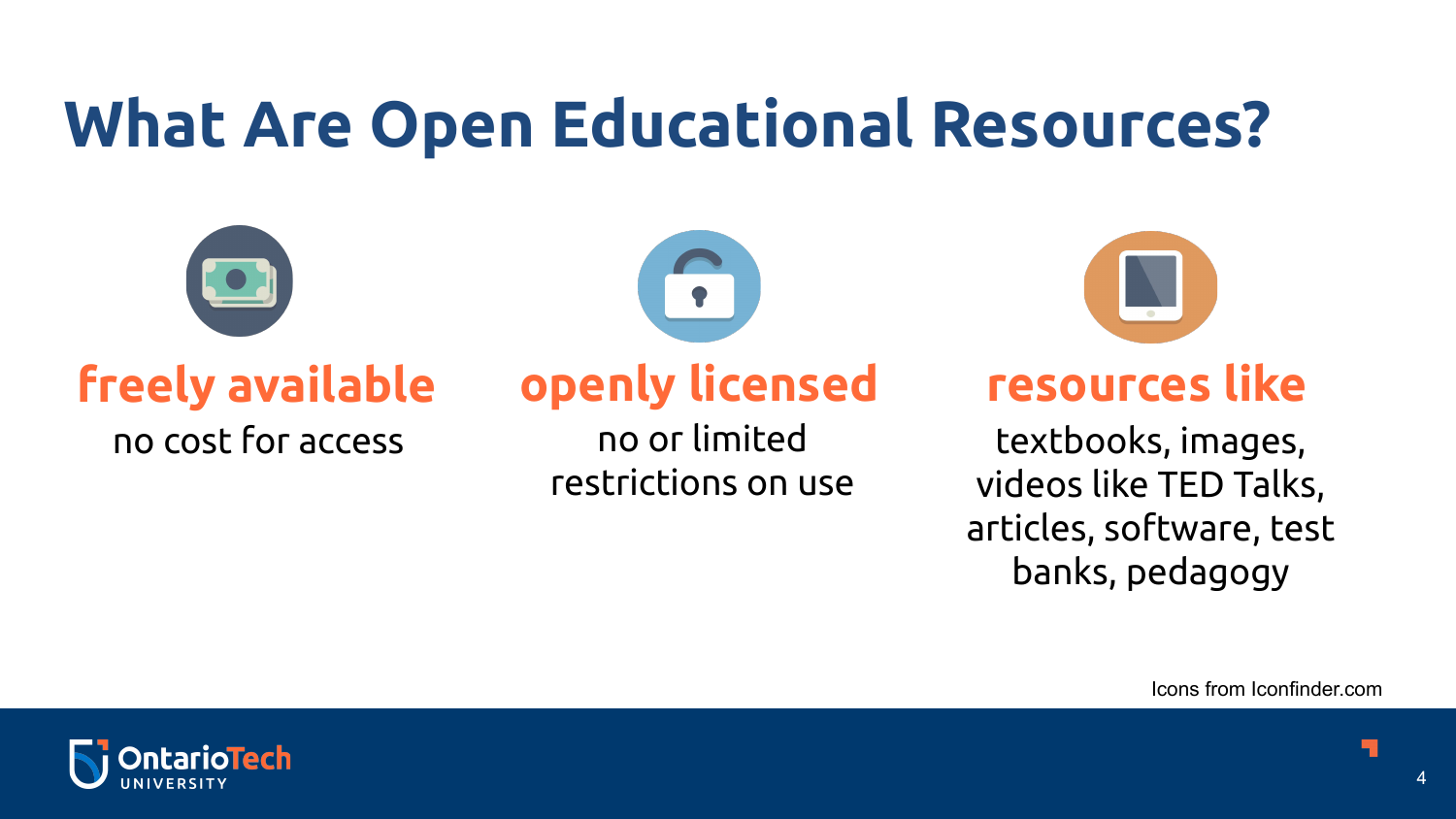# **What Are Open Educational Resources?**

![](_page_4_Figure_1.jpeg)

![](_page_4_Picture_3.jpeg)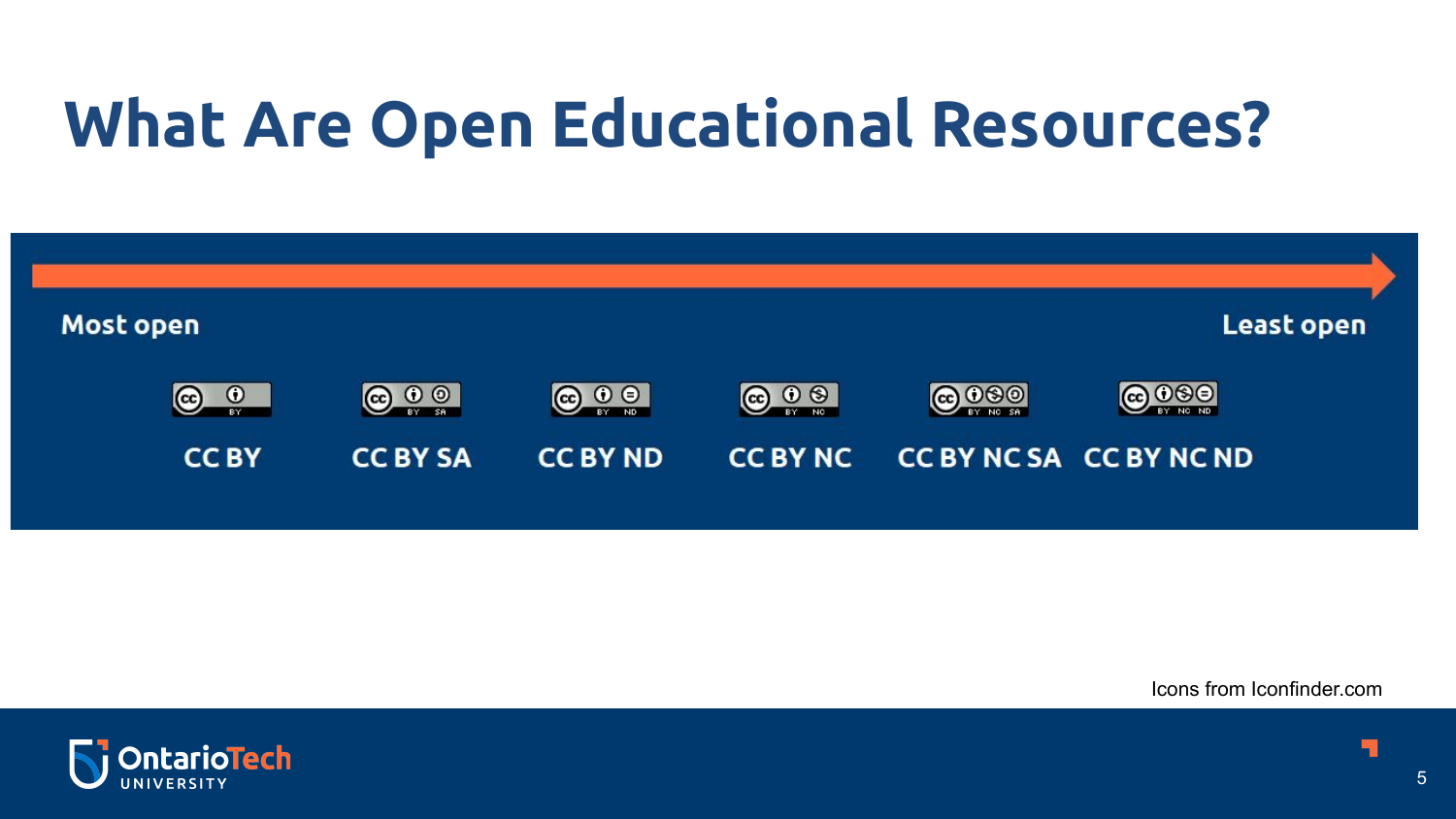### **What Are Open Educational Resources?**

![](_page_5_Figure_1.jpeg)

![](_page_5_Picture_3.jpeg)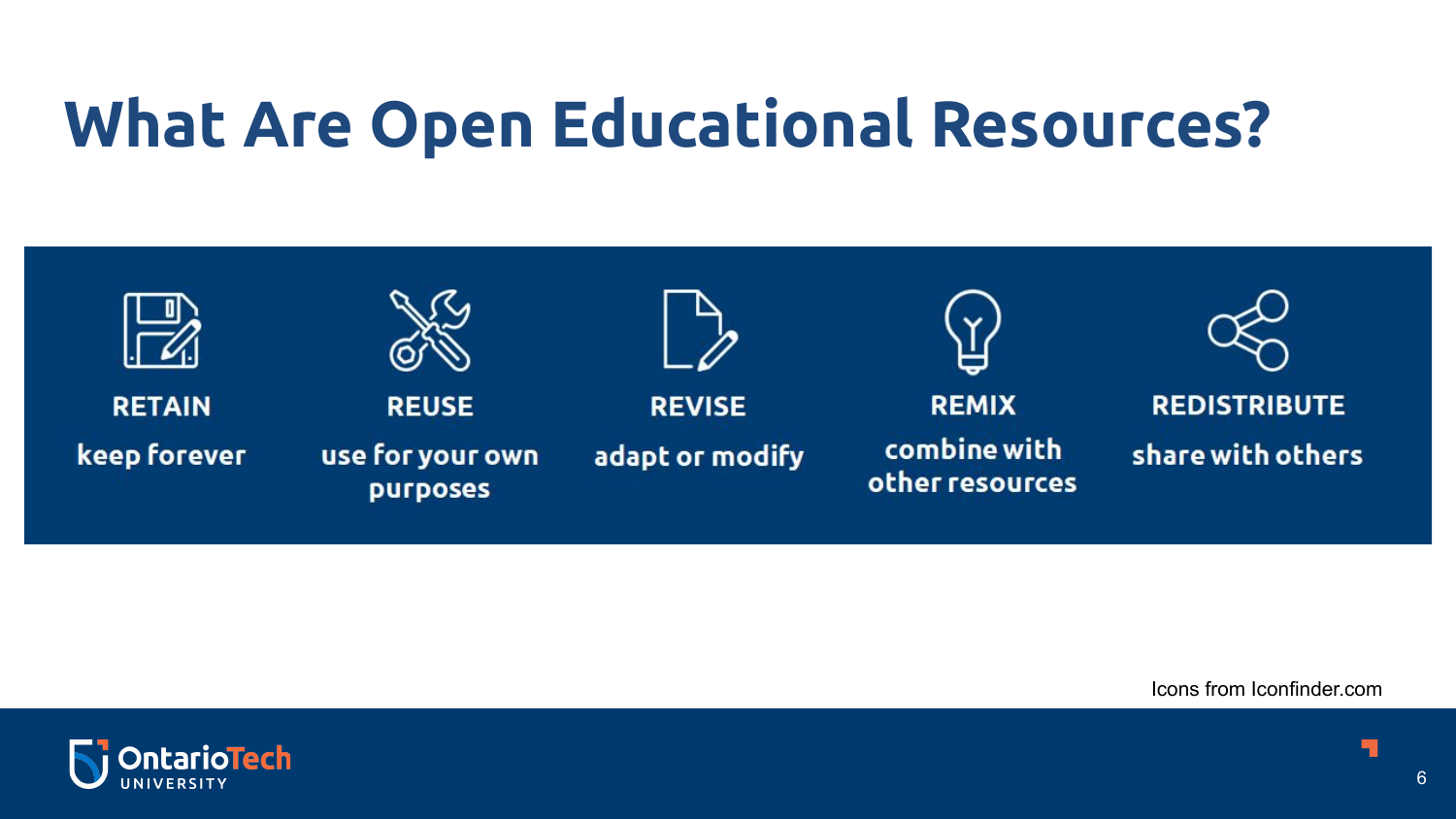### **What's The Value?**

### **for students**

![](_page_6_Picture_2.jpeg)

# **for faculty**

#### **cost-saving** no or low-cost

**developmental** develop digital literacy skills

#### **accessible** support for accessibility needs **flexible** opportunities for self-learning

#### **flexible**

Add content and context for your students **current** add results of current research to resources

#### **collaborative**

construct OERs with colleagues

![](_page_6_Picture_12.jpeg)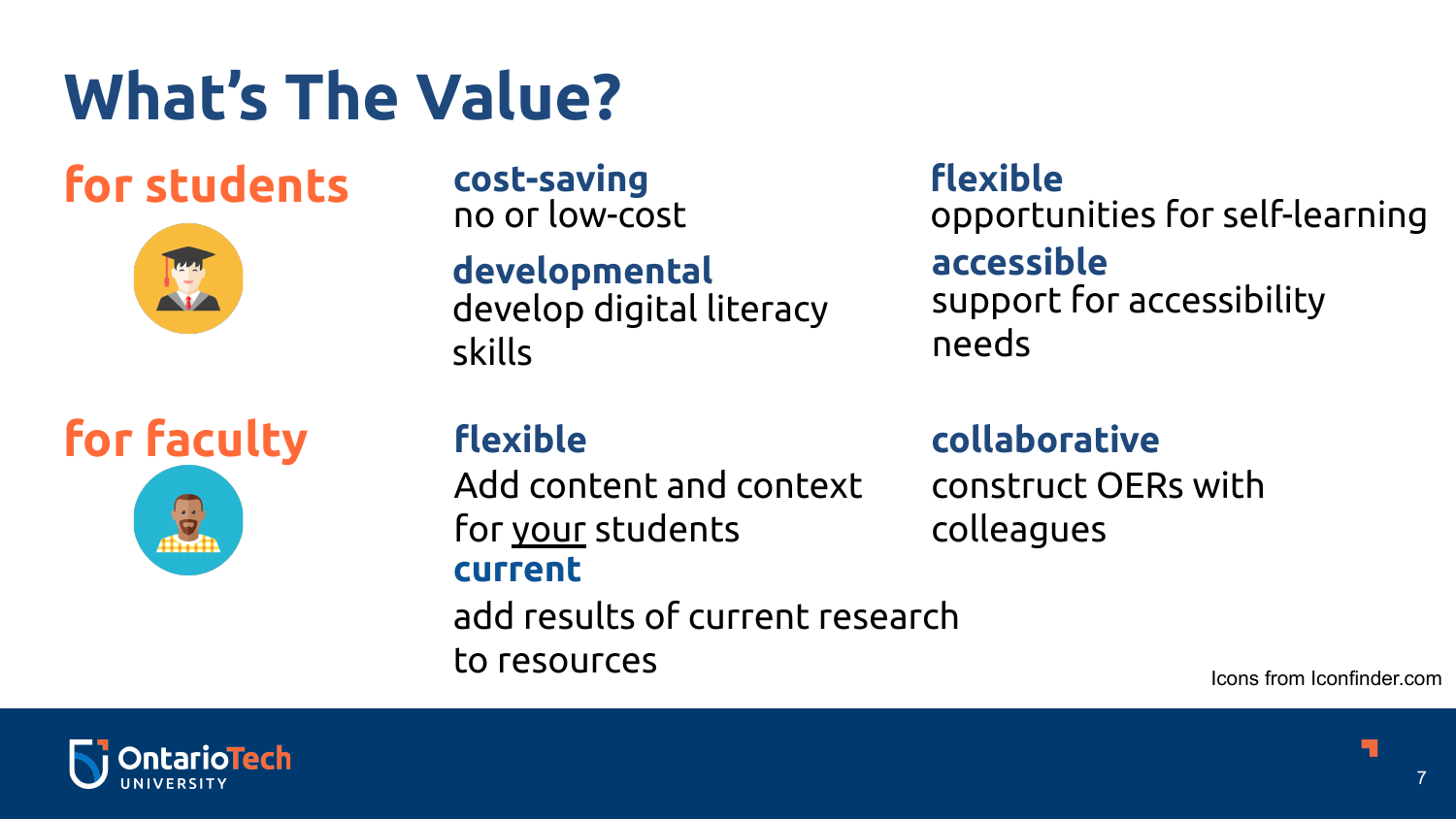# **What Are The Challenges?**

#### **intellectual property**

ownership and licensing

#### **time**

to curate or create

#### **infrastructure**

editing, storing, sharing, production

**quality** ensuring accurate, high-quality content

![](_page_7_Picture_9.jpeg)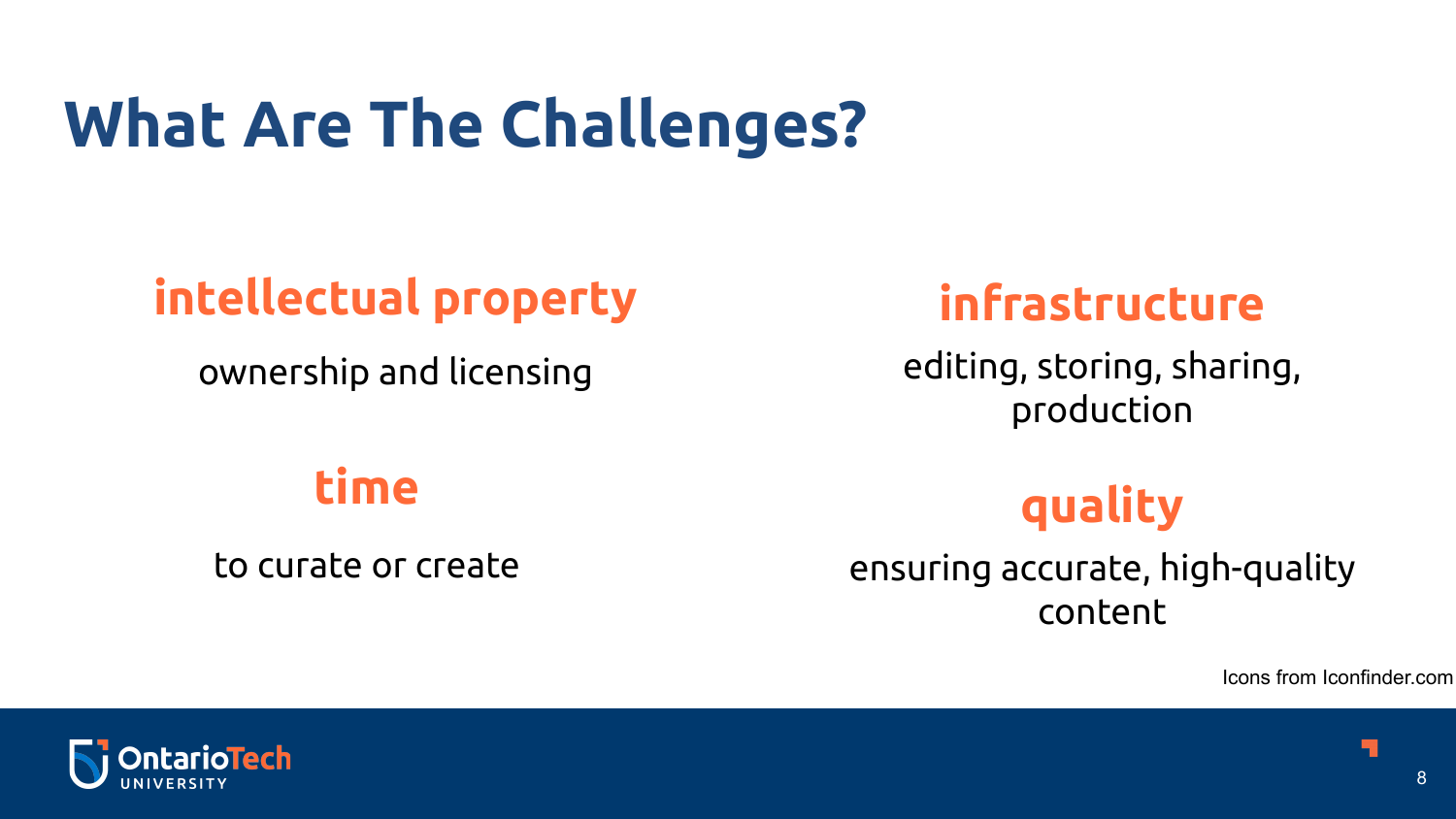# **Finding and Evaluating OER for Your Courses**

![](_page_8_Picture_1.jpeg)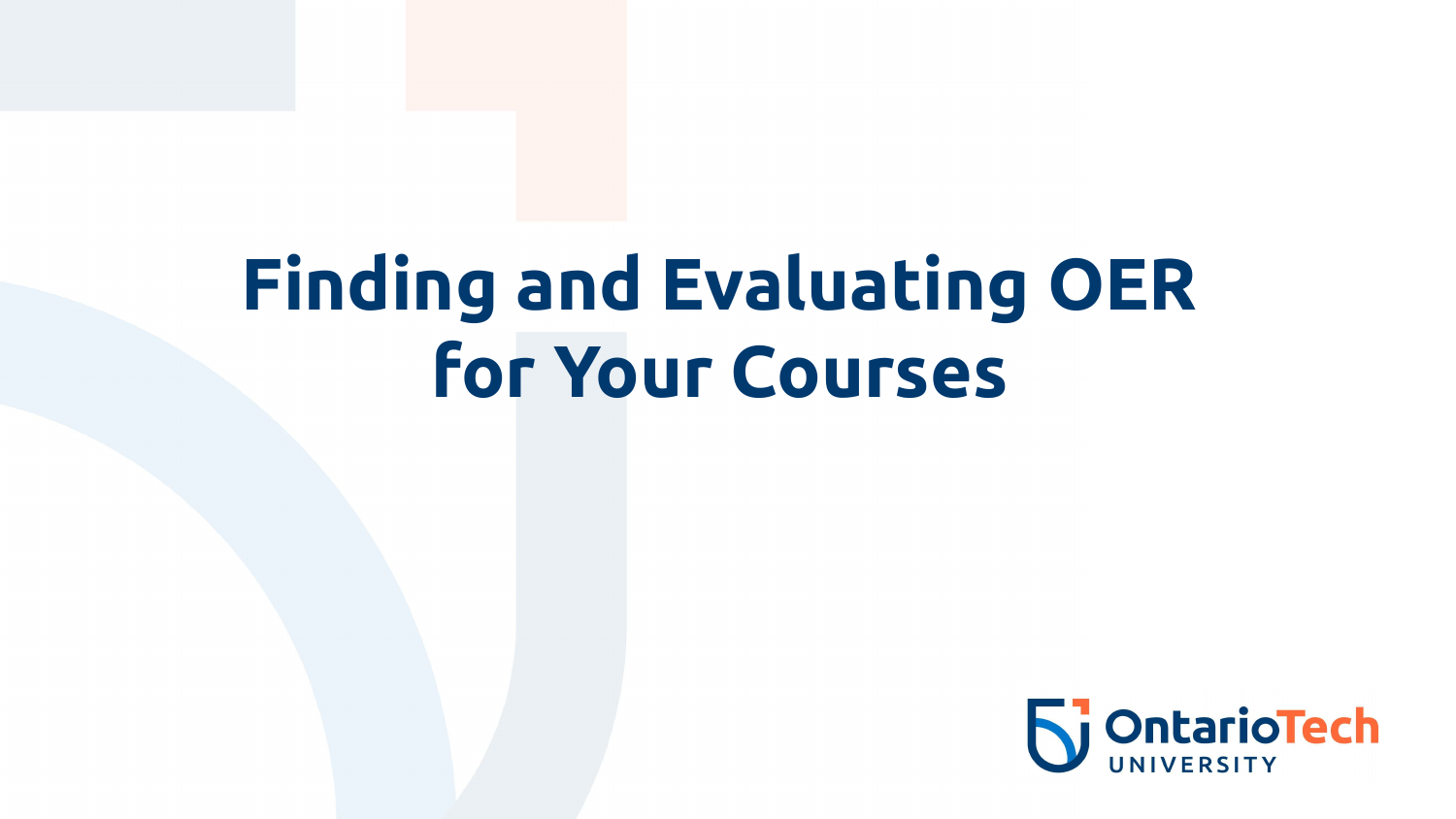![](_page_9_Picture_0.jpeg)

![](_page_9_Picture_1.jpeg)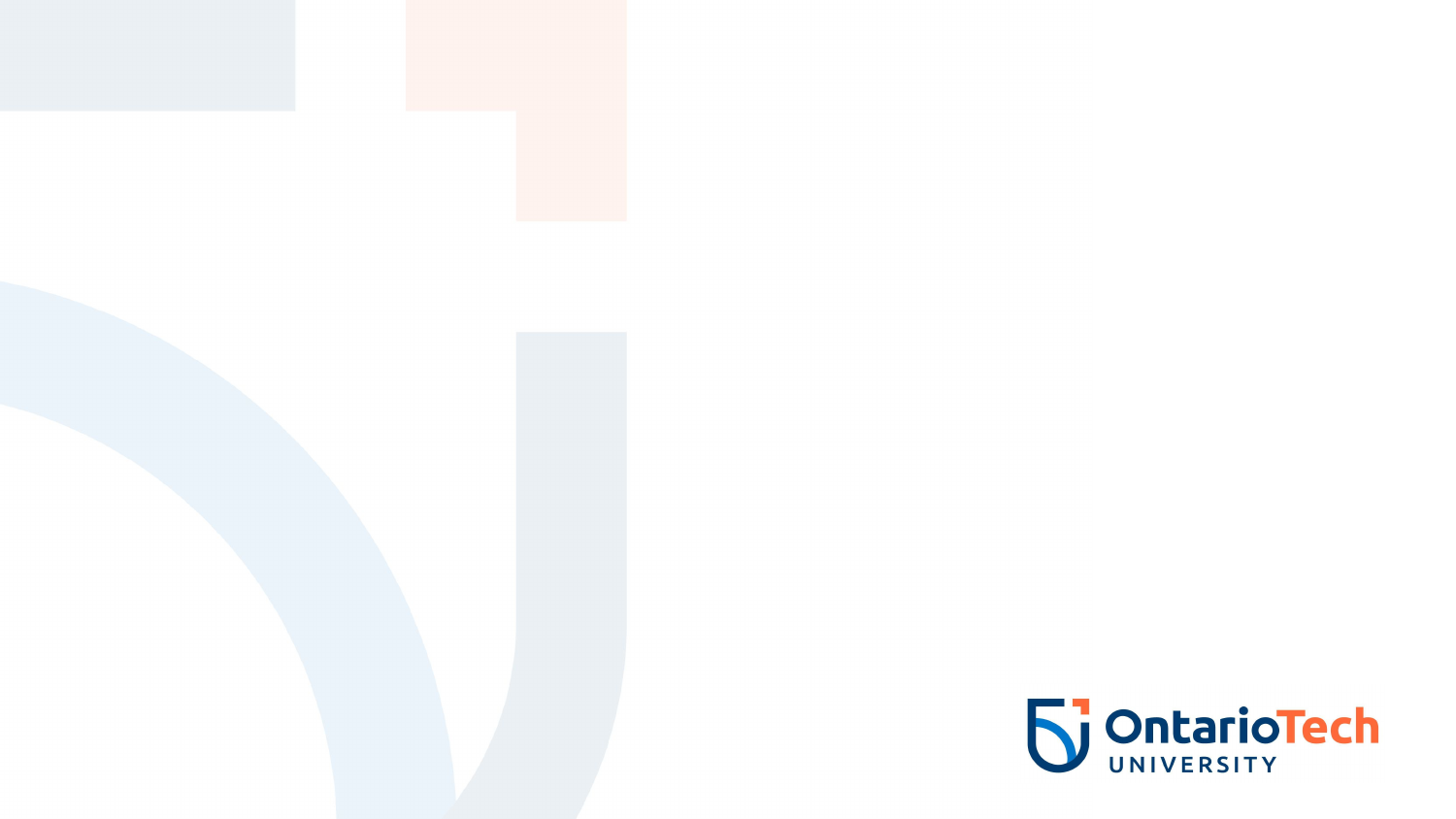![](_page_10_Picture_0.jpeg)

#### Ongoing list of repositories

https://bit.ly/OER-Repository

![](_page_10_Picture_3.jpeg)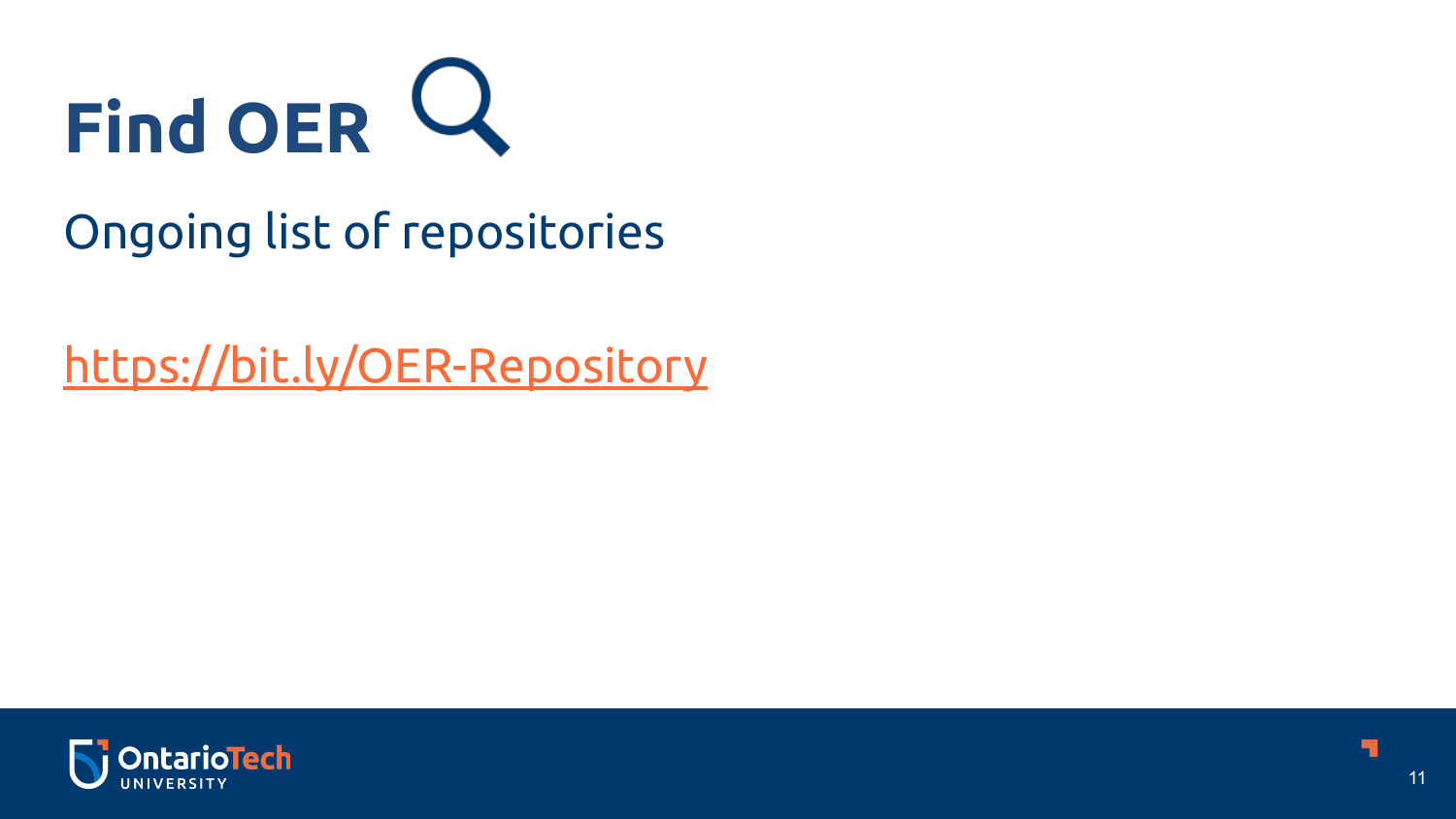![](_page_11_Picture_0.jpeg)

- Choose one of your upcoming courses
- Find at least three (3) OER you *could* use in the course
- Add details to the link https://bit.ly/OER-Scavenger-Hunt

![](_page_11_Picture_4.jpeg)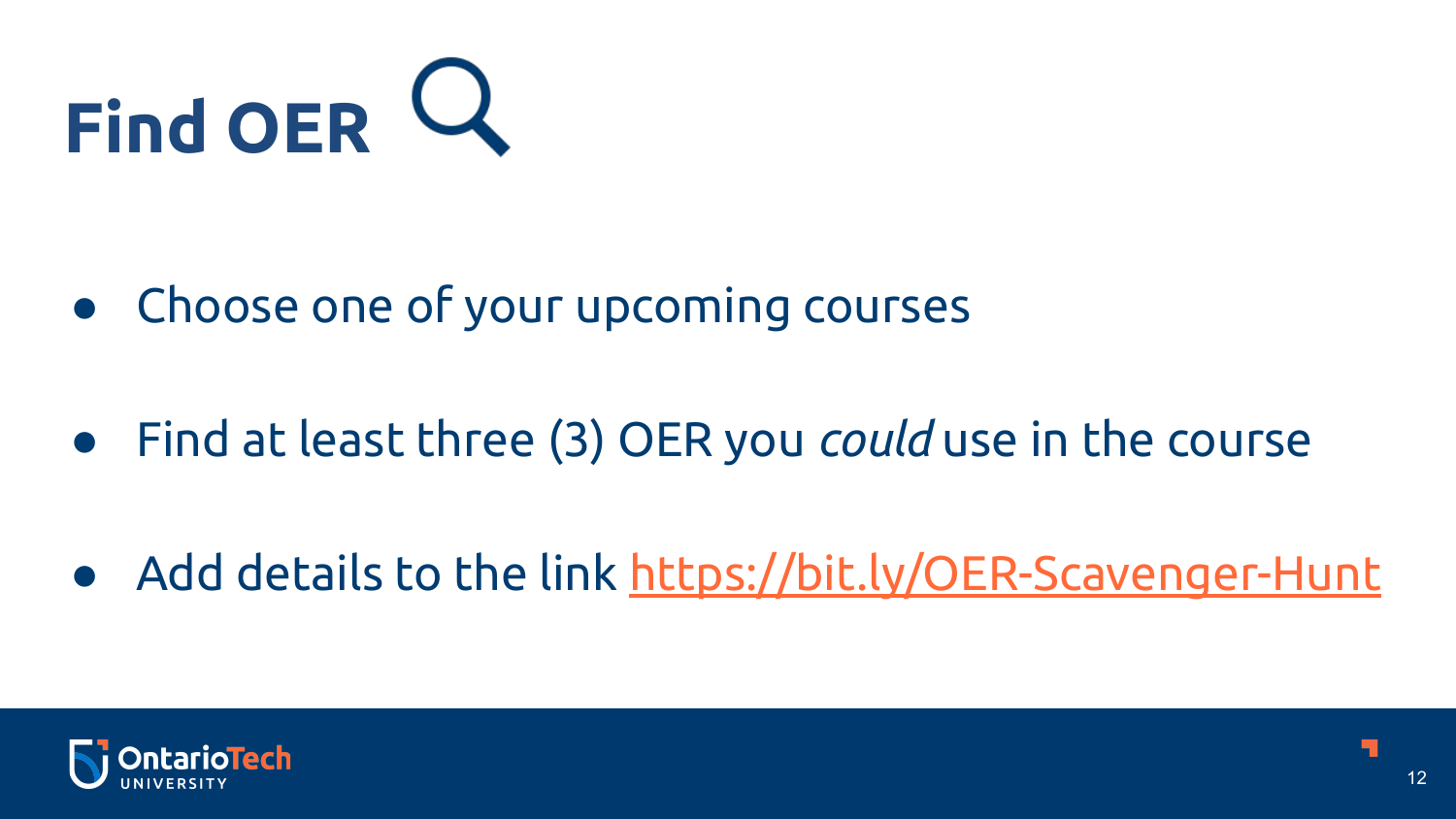# **Resource Roundup**

#### [learninginnovation.ontariotechu.ca/oer/resources/](https://learninginnovation.uoit.ca/oer/resources/index.php)

![](_page_12_Picture_2.jpeg)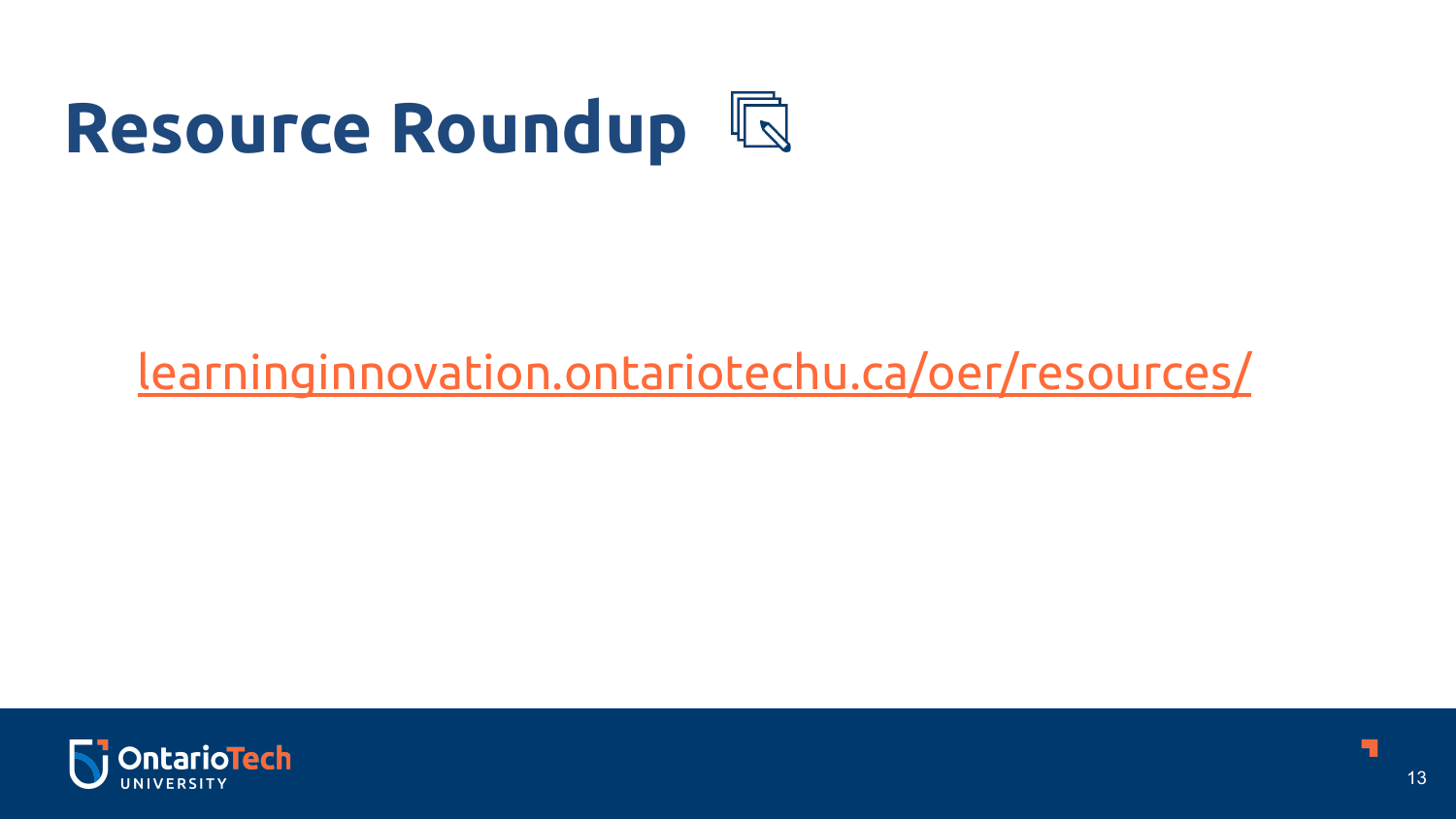# **Not Just Textbooks: Unique Ways to Use OER in Teaching**

![](_page_13_Picture_1.jpeg)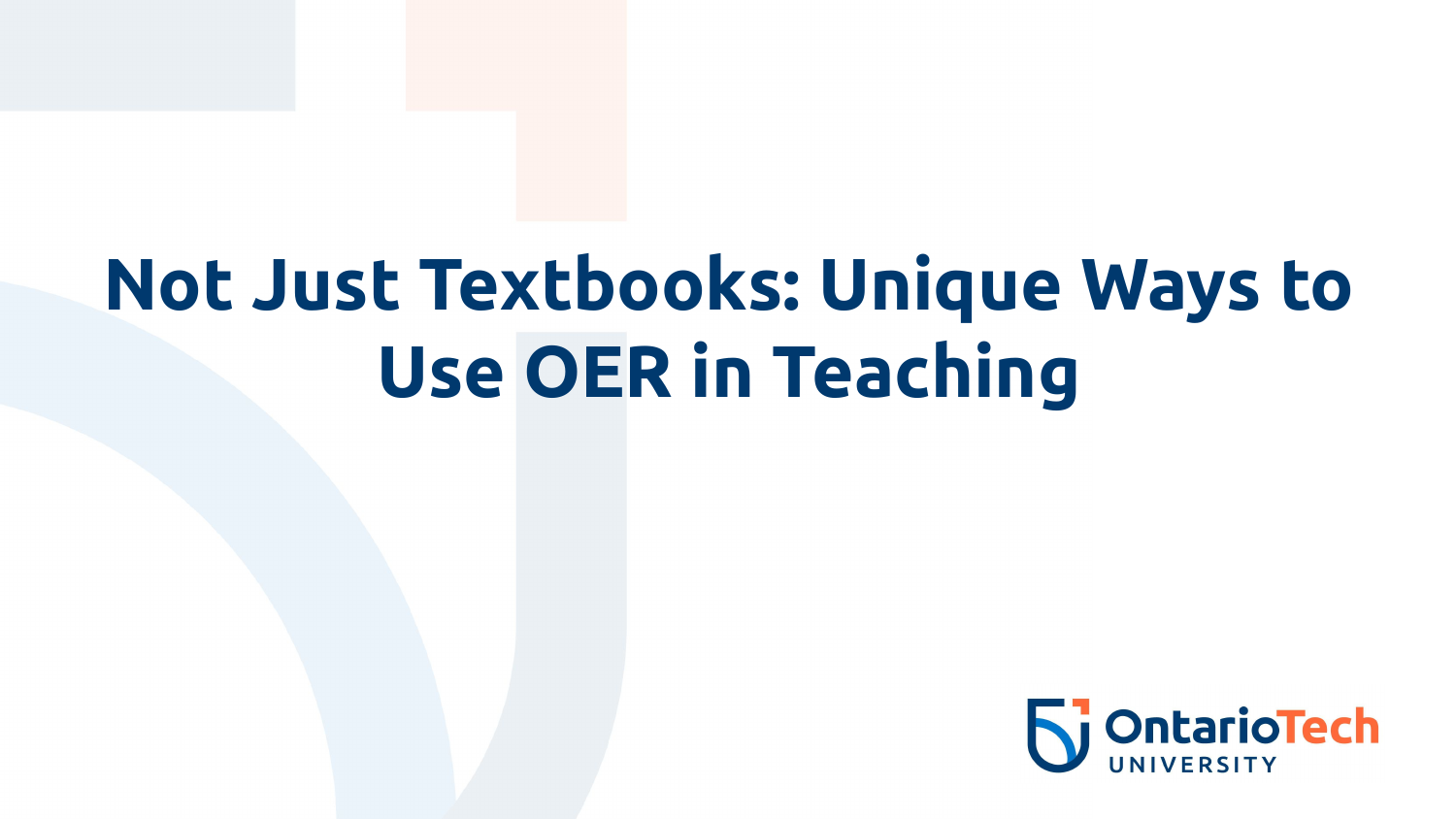# **Adapt or Remix OER as an Assignment**

- ❏ Add problem sets + answer keys
- ❏ Create and edit discussion questions
- ❏ Add diagrams, images, maps
- ❏ Write chapter introductions or summaries

![](_page_14_Picture_5.jpeg)

![](_page_14_Picture_6.jpeg)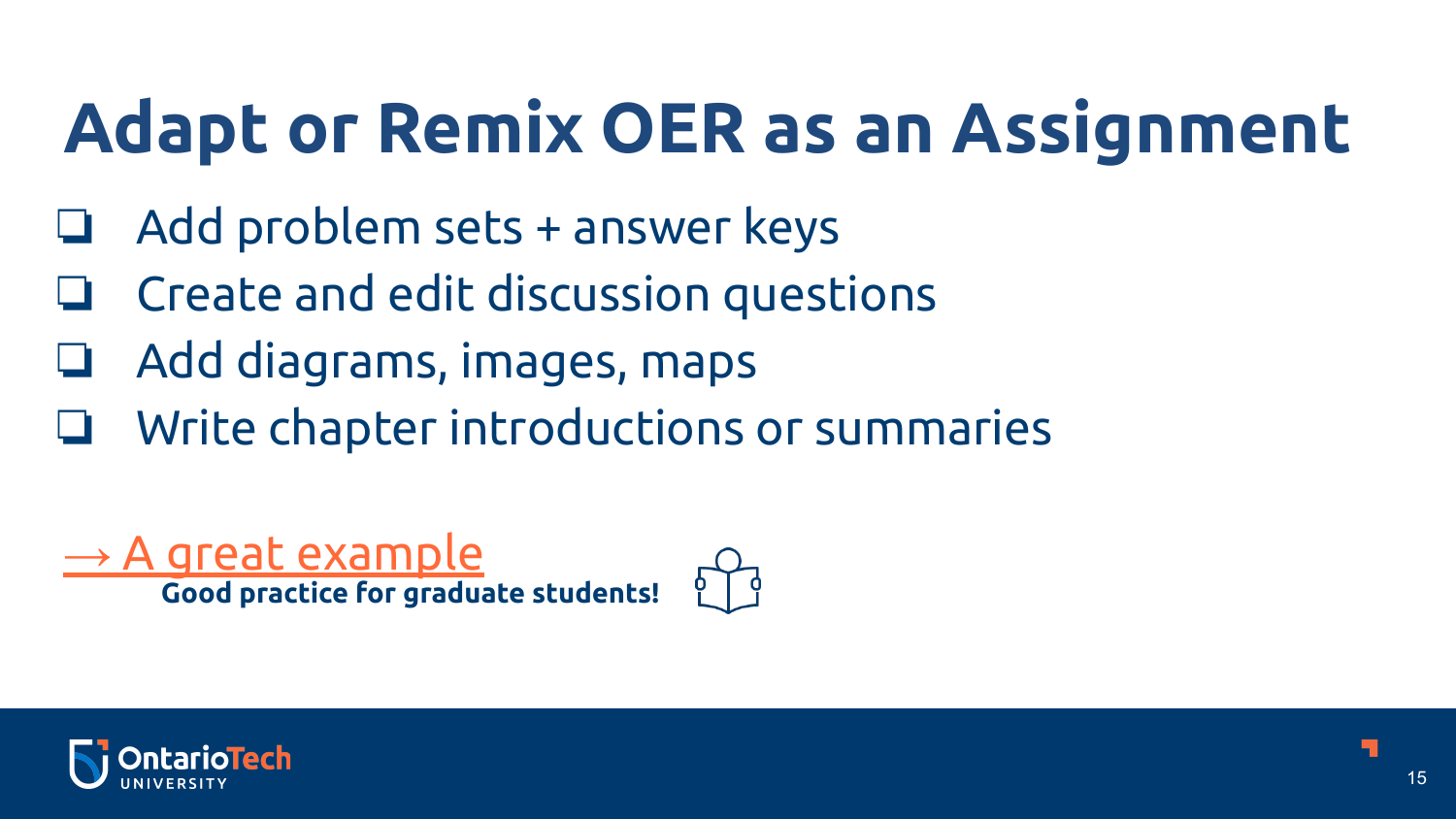# **Build and Critique OER**

❏ Not just textbooks! Videos, diagrams, data sets, photographs

 $\rightarrow$  [A great example](https://nobaproject.com/student-video-award/winners)

![](_page_15_Picture_3.jpeg)

**This is a way to build interdisciplinary experiential learning and critical thinking into your course**

![](_page_15_Picture_5.jpeg)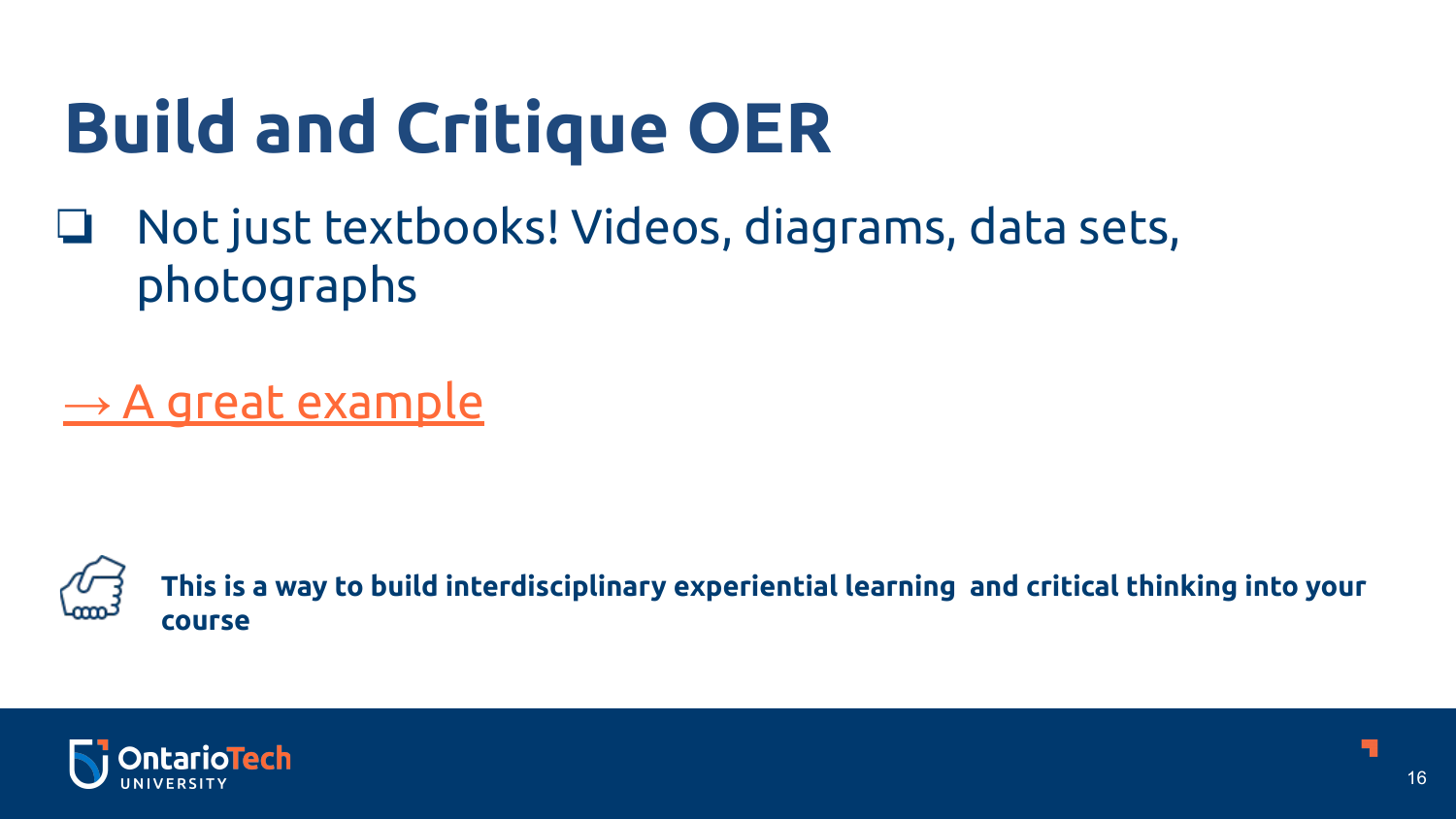# **Create a Wiki**

#### ❏ Create a class wiki or even edit Wikipedia articles

 $\rightarrow$  [A great example](https://wikiedu.org/blog/2016/04/05/medical-students-wikipedia/)

![](_page_16_Picture_3.jpeg)

**Encourages students to think critically about material found online, how their own writing is perceived, and how to write for different audiences**

![](_page_16_Picture_5.jpeg)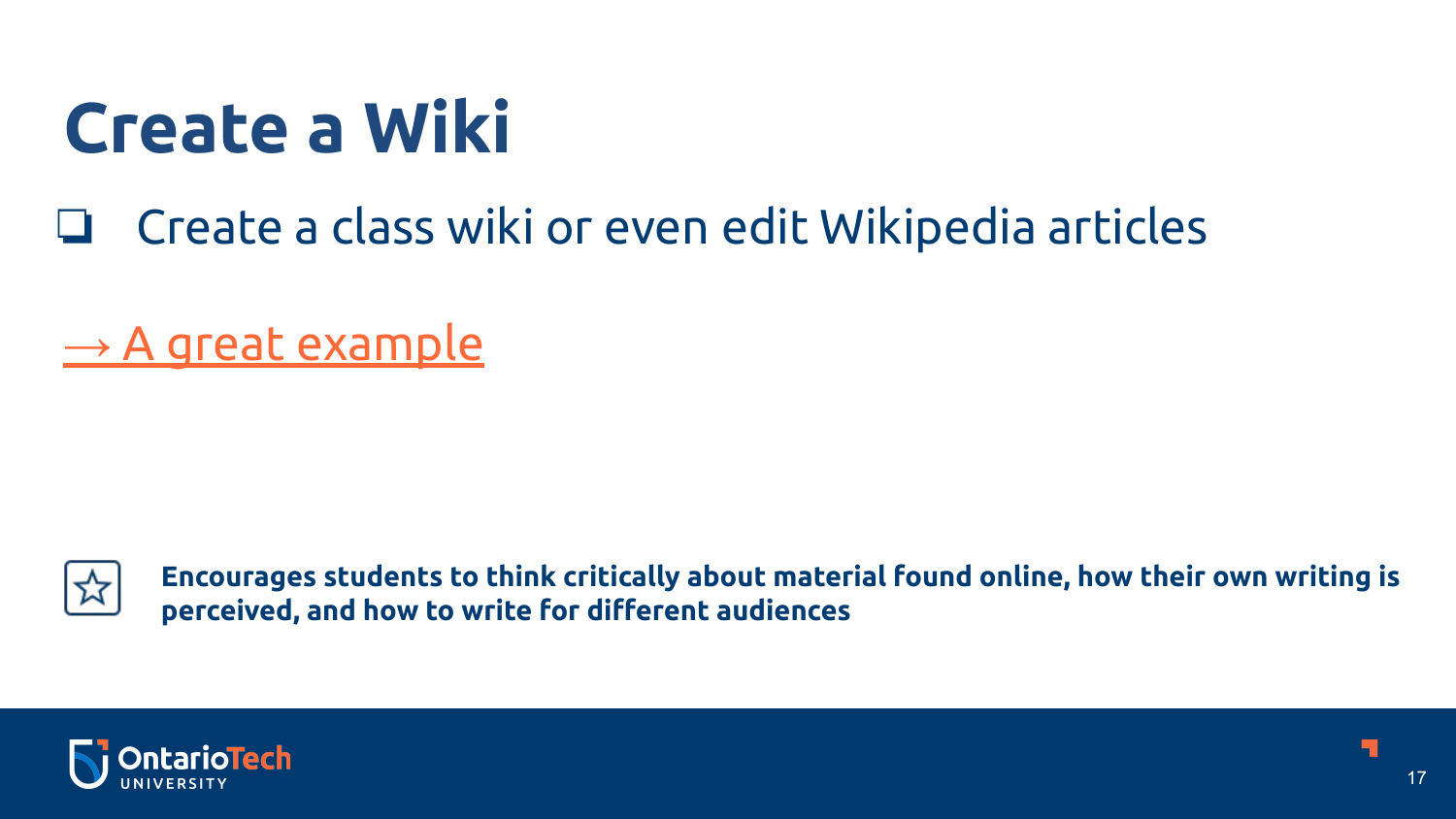![](_page_17_Picture_0.jpeg)

Return to your resource in the [Google doc](https://docs.google.com/document/d/1irrvBKC2HEd2ozm0IozCJdFmAcm_TdHdky6sgyCDjmo/edit?usp=sharing) [\(https://bit.ly/OER-Scavenger-Hunt](https://bit.ly/OER-Scavenger-Hunt)) how might you use the resource(s) in a different way than originally presented?

![](_page_17_Picture_2.jpeg)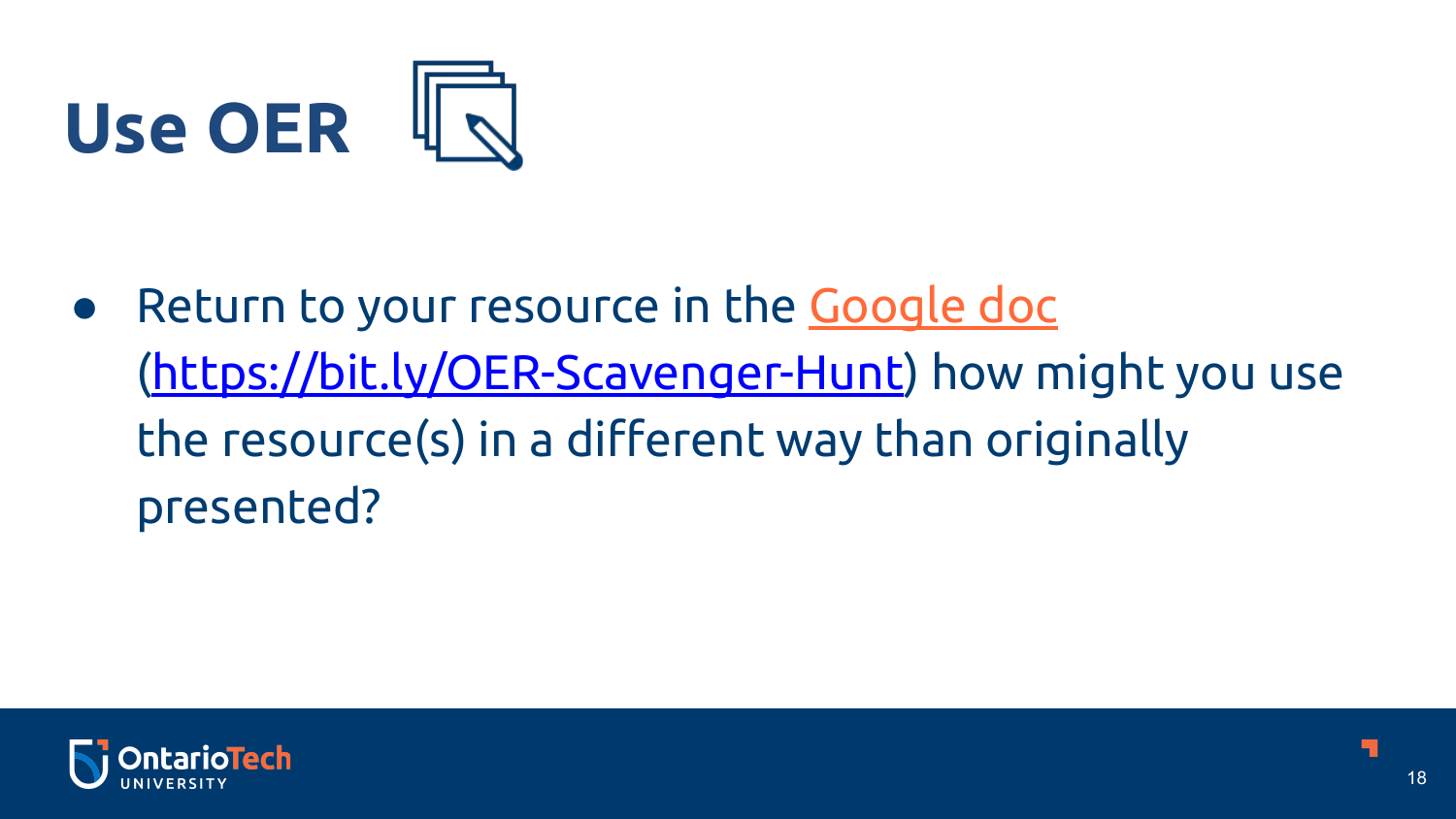### **Your Experiences**

![](_page_18_Picture_1.jpeg)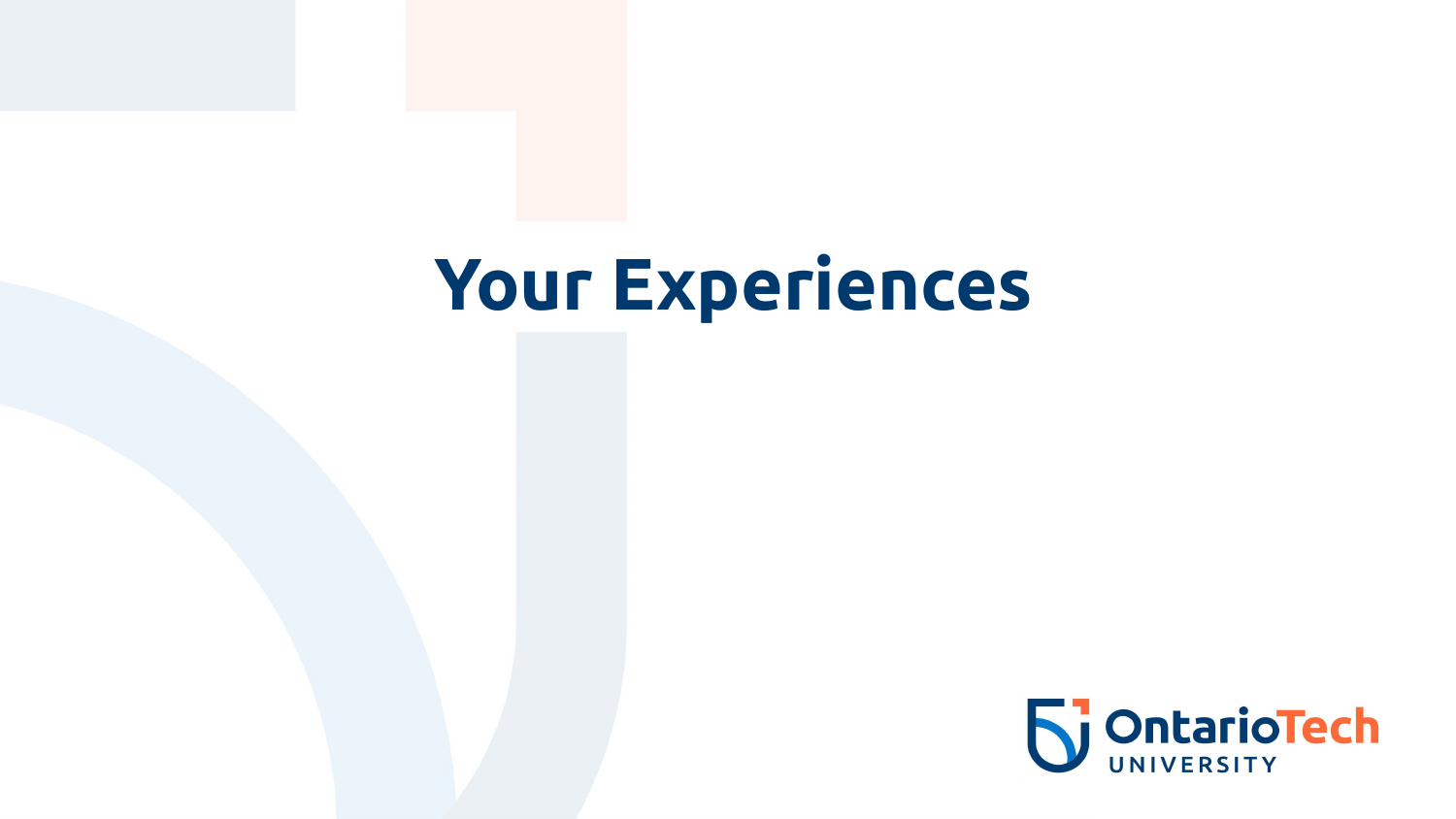# **How Can I Get Involved?**

#### **consider**

adopting or adapting OER

#### **identify**

let us know if you use OER

#### **learn**

register for a workshop at the Library or TLC

#### **participate**

in OER development opportunities like a sprint

![](_page_19_Figure_9.jpeg)

Icons from Iconfinder.com

![](_page_19_Picture_11.jpeg)

Ħ

 $\widehat{\cdot}$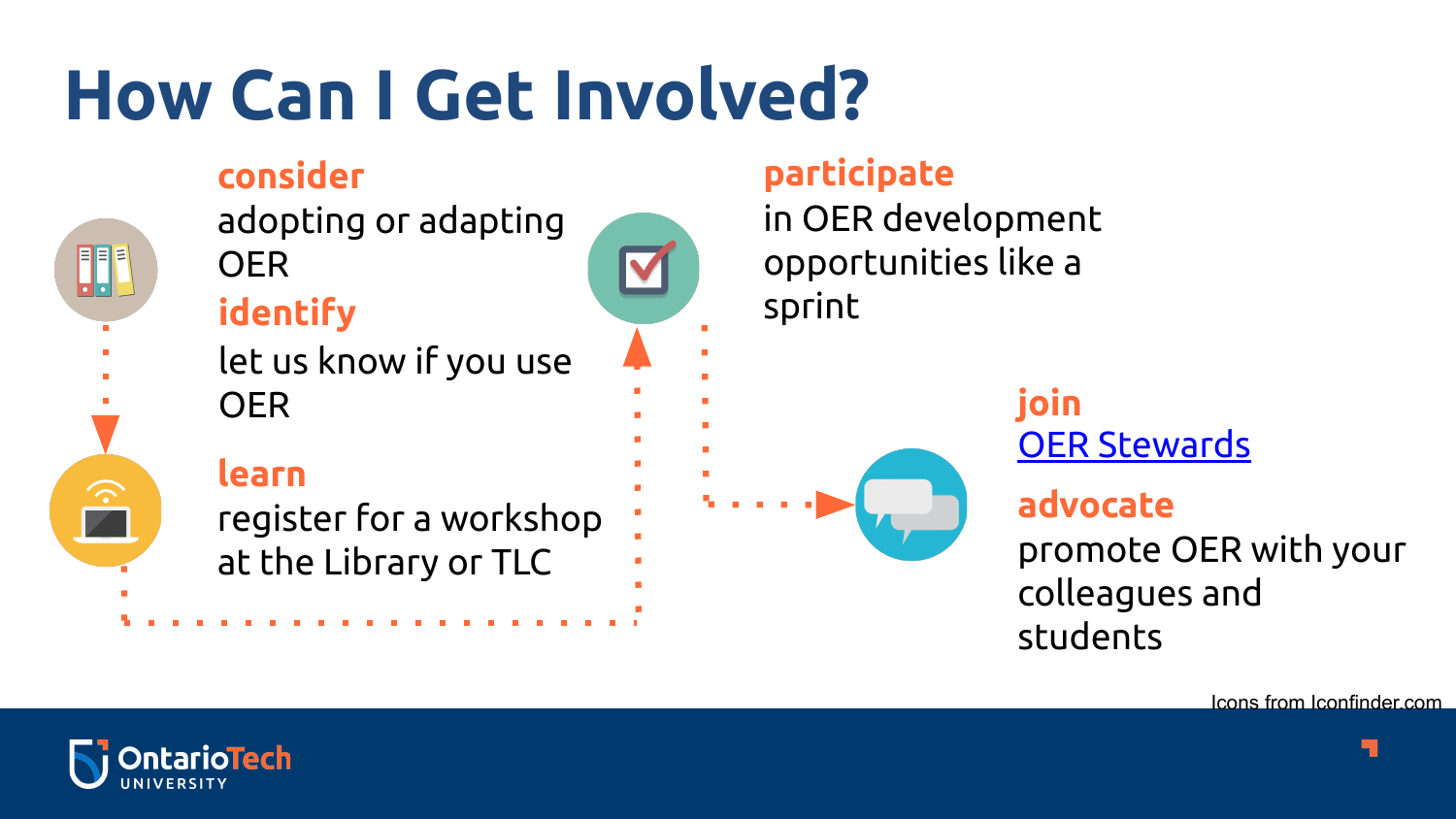# **Open Education Lab**

![](_page_20_Picture_1.jpeg)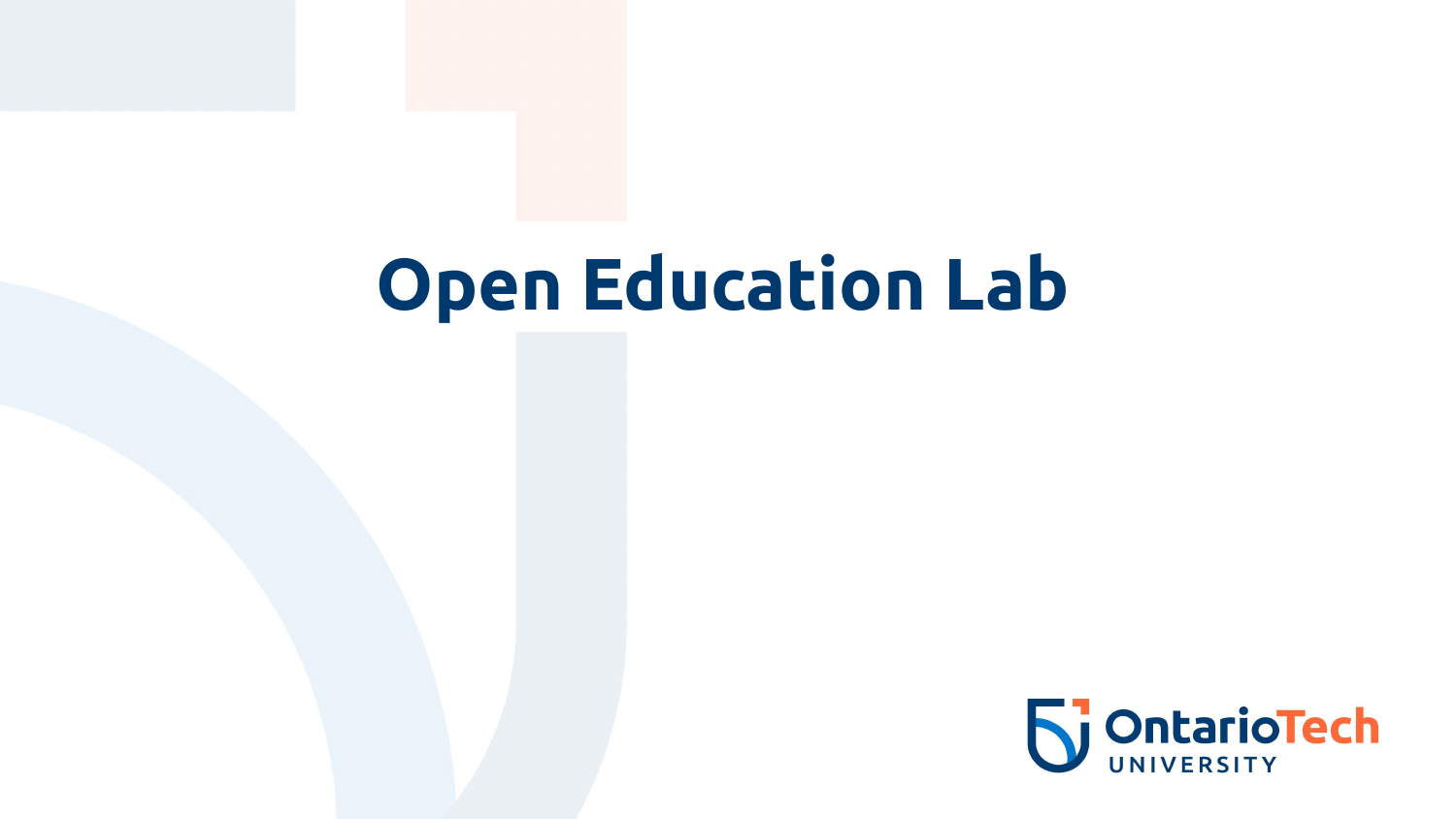![](_page_21_Figure_0.jpeg)

Who will do the work?

Where will support come from?

How can I use my degree?

Where will I get experience?

Why are textbooks still so expensive?

![](_page_21_Picture_6.jpeg)